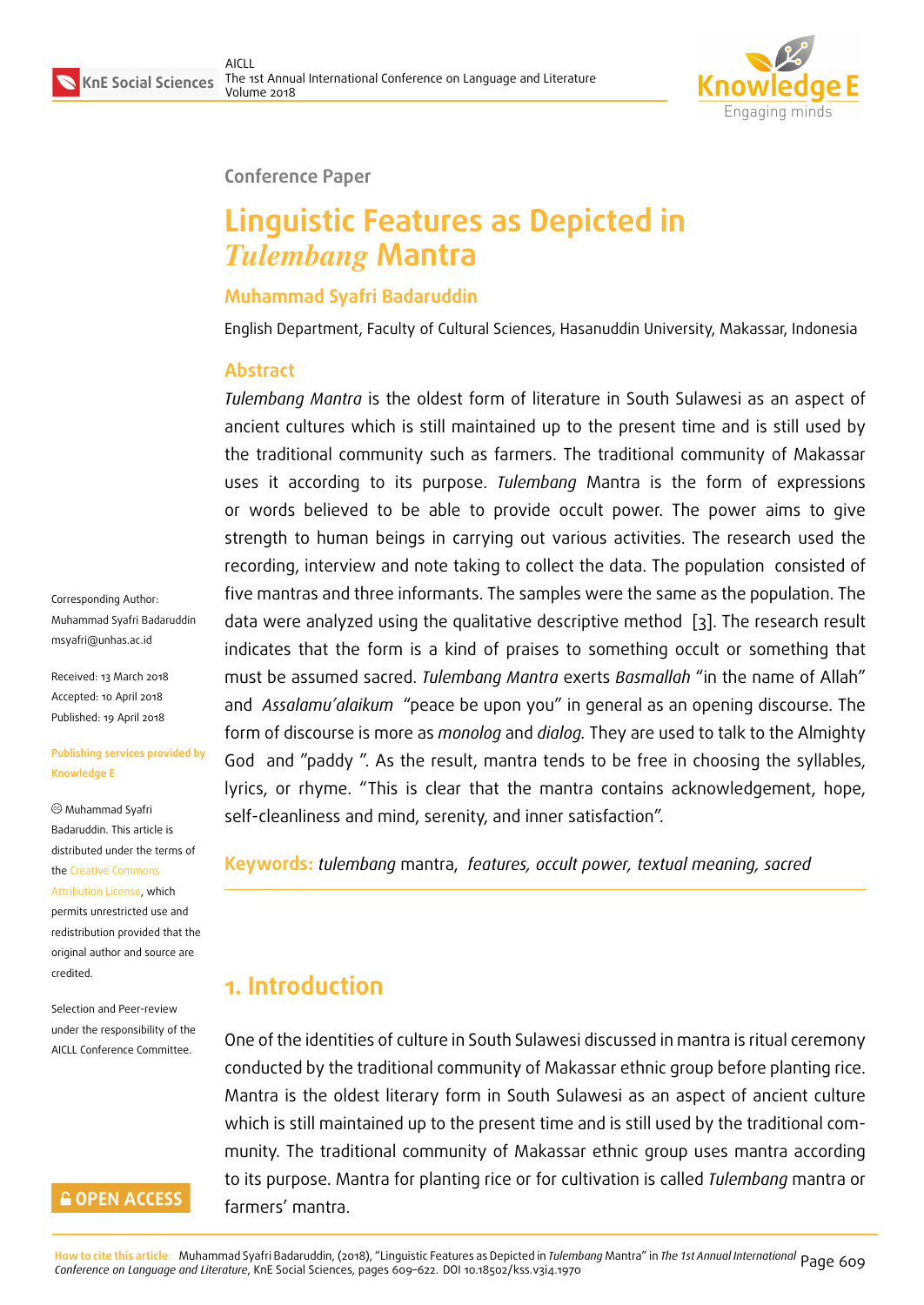



South Sulawesi people have various cultures such as local, ethnic, religious, and customary cultures. Each region in South Sulawesi has its own specific culture having local wisdom and inherits it genetically, from one generation to another generation. (Mattulada, 1977: 55). Culture comprising knowledge, belief, art, law, moral, custom, and habit possess by human as a member of a community. That is why it is important to do research on the diversity of cultures as one way of studying social relationship of a community.

The importance of studying culture in traditional literature is based on the relationship between mantra and community. This means that mantra was created from the community. Mantra is not possible without the existence of community as the heirloom. Likewise, this happens to the traditional community who maintains its custom being inseparable from the mantra users. The existence of occult power always encourages community members to realize the power to satisfy their needs. In the life of traditional Makassar ethnic group, mantra is used in the ritual of planting rice (*Tulembang* mantra). In South Sulawesi mantra is divided into two: first, mantra used by the people who live on the high land is called *Tulembang* or *Turaya,* second, mantra used by the people who live on the coastal area is called Tupakbiring (Maknun, 2006: 1-2).

*Tulembang* mantra uses words representing something close to the life of the community. Sometimes it also uses archaic words and sound change making the meaning unclear. But when it is interpreted in detail, the words used are related to the life of the community of Makassar ethnic group. The interpretation is unique due to the richness of culture of Makassar ethnic group. Based on the social structure, the use of mantra is not placing the shaman or particular community leader as a part of the respected community. The use of mantra is conducted by particular people. They are the people who can read the mantra. The saying of the mantra must be followed by a ritual, for example, incense smoke, sitting crossed leg, hand movement, facial expression, and mumbling.

*Tulembang* mantra must be preserved to dig up cultural values to enrich the Indonesian culture. The mantra contains the language, literature, culture, and life of Makassar ethnic group religiously and philosophically. Therefore, the inventory and documentation of mantra are performed particularly in South Sulawesi regions and Indonesia in general.

In addition, *Tulembang* mantra contains natural and supernatural things and custom and cultural aspects. This study shows the importance of documenting the richness of culture through mantra used by Makassar ethnic group. This is interesting to the writer to do research on the structure of farmers' mantra or *Tulembang* mantra.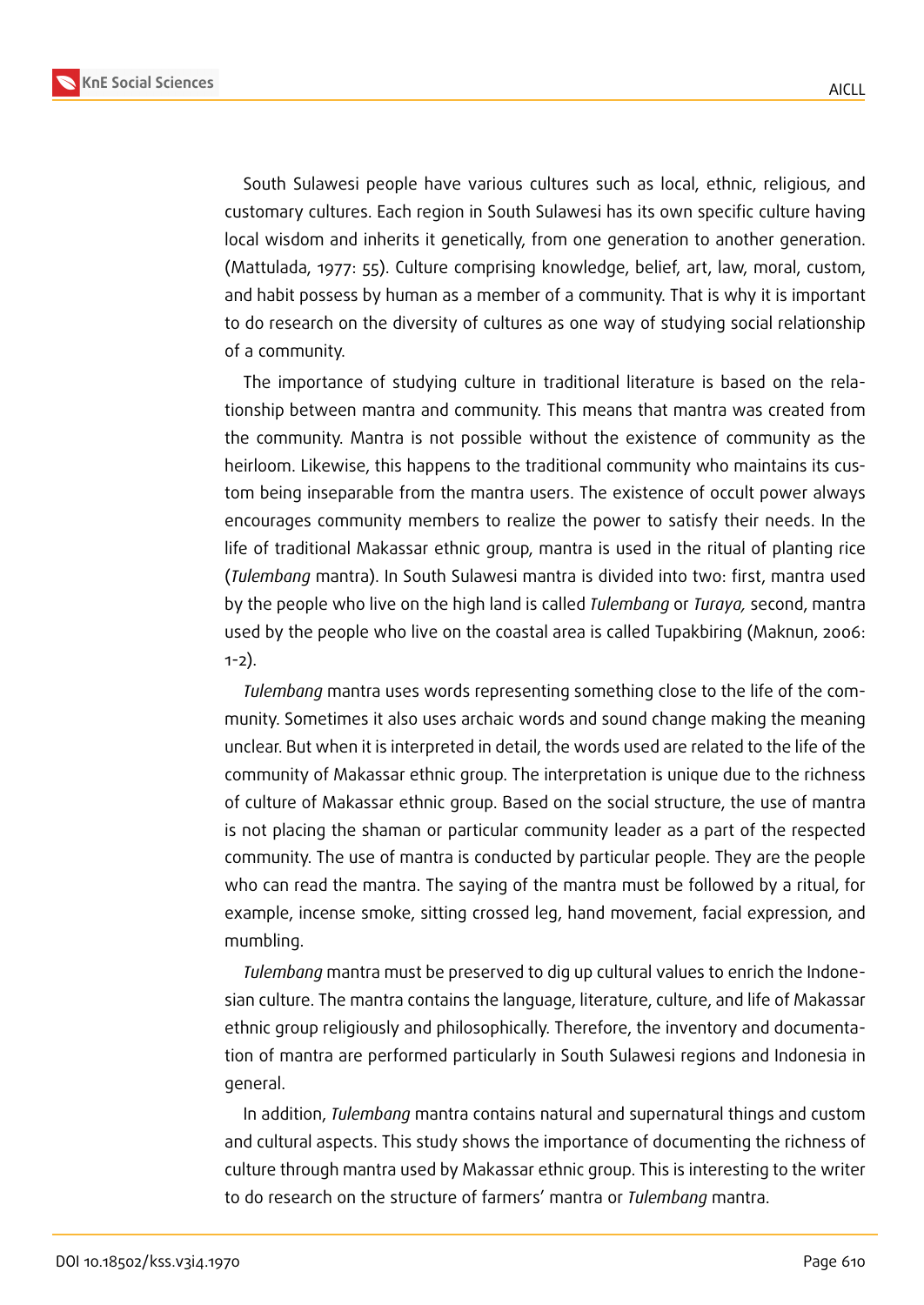



## **2. Literature Review**

Jakobson (1970: 87) studied the learning and language function putting emphasis on two basic aspects of language structure represented by rhetoric metaphoric illustration (parallelism) and metonym (continuity). For Jakobson, language has six functions: (1) emotive function, speaker's expression; (2) referential function, message reference; (3) poetic function, message encoder; (4) metalinguistic function, explainer of code used; (5) conative function, direct expression of speaker's will or thought by the addressee; and (6) phatic function, relationship or contact between addressor and addressee.

The writer used one of the functions of Jakobson's functional theory as a pioneer of poetic function which has an explicit theory in literary approach structurally. Jakobson states that poetic function has become an interest of literary critic focuses on language where literature exists. Besides, poem is a literary work linguistically since it is a part of linguistics. In other words, poetic function is directed to efforts and attention to elements.

Riffaterre (1978: 5) states that the understanding of text can be viewed from heuristic and hermeneutic point of view. The former is the use of language to investigate speaker's environment. The latter interprets the meaning holistically. The reader can understand the text more and modify their understanding. Hermeneutic focuses on two different things but mutually interact, that is text understanding and problems of interpretation. Both understanding and interpretation are used in analyzing the mantra text.

To learn a poetic language, Jacobson used a concept of polarity and concept of equivalence. The concept of polarity was adopted from Saussure's theory on syntagmatic and paradigmatic relationship. This concept shows binary opposition of metaphor and metonym. Metaphor put emphasis on romanticism, symbolism, and surrealism is paradigmatic; whereas, metonym puts emphasis on realism and cubism is syntagmatic. Both are the basis for the formation of language signs for selection and combination. Based on that, poetic function is defined as function to make use of selection and combination to improve equivalence. Poetic language is related to the problem in verbal structure. Linguistics is a comprehensive knowledge of verbal structure; therefore, poetic language can be assumed as an inseparable part of linguistics. Instruments used in poetic language are not limited to verbal art only. The characteristics of poetic language are not only included in linguistics, but also in theories of sign, that is general semiotics. This statement is for all language variations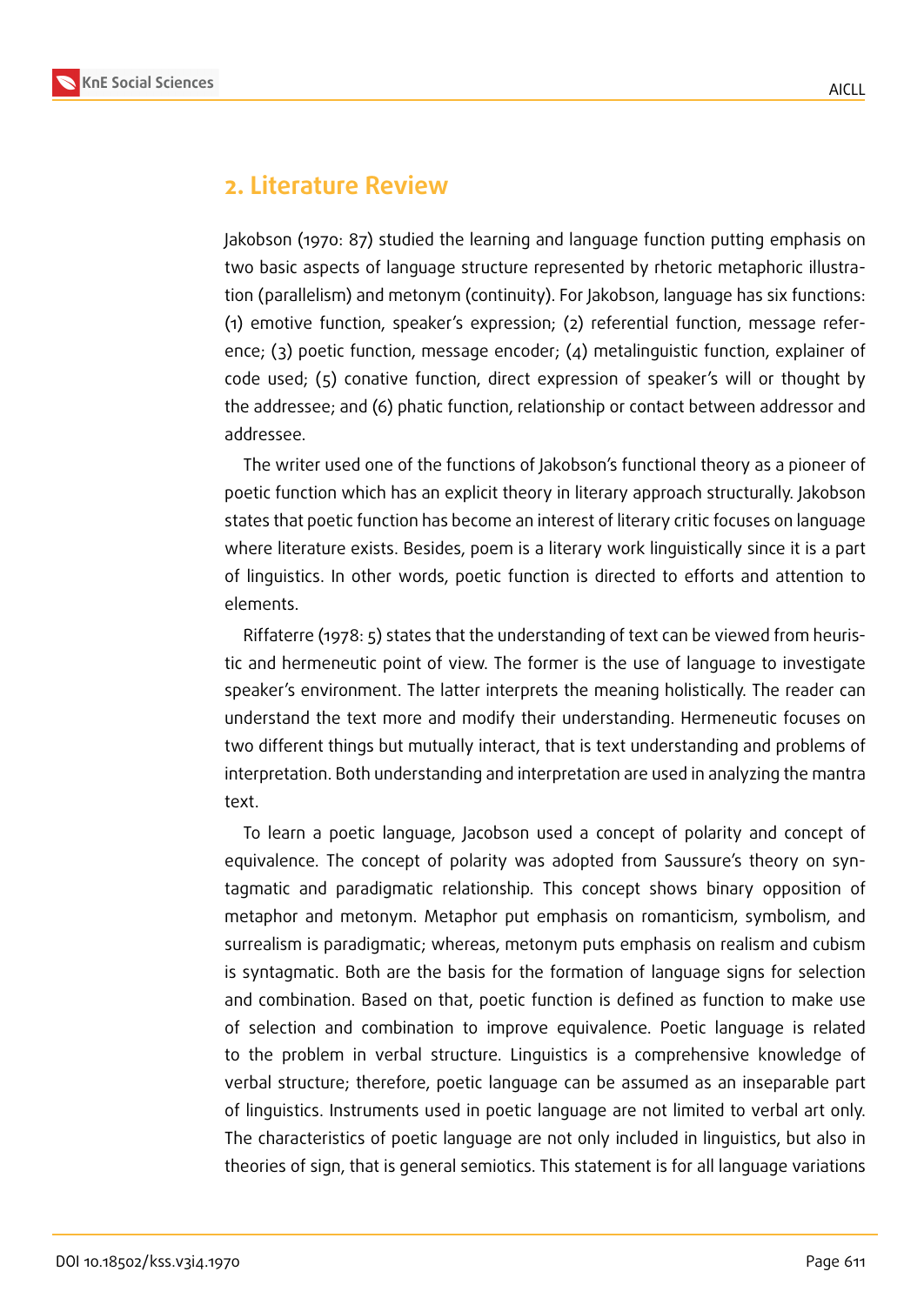

since it is related to other systems of sign even to all systems (Kridalaksana, 2005: 49; Budianta et al., 2008: 40; Rokhmansyah, 2014: 68).

## **3. Research Method**

The method used was a field method to collect primary data on *Tulembang* mantra. This mantra is still used by the traditional farmers of ethnic Makassar who live at *Bukrungbukrung* village, *Pattallassang* district, Gowa regency. The village is about 70 km from the capital city of Makassar, South Sulawesi province, Indonesia.

Based on information from the village head and *adat* (custom) leaders as informants: Ahmad Daeng Naba, deputy head of *adat*, *Bumbung* Daeng Gassing, farmer and Baso Daeng Sila, mantra reader. All of them live at *Bukrung*-*bukrung* village where the study was conducted.

The study was interpretative qualitative done by interpreting and understanding the code behind the sign of mantra text. The comprehensive conclusion of the interpretation was also provided. This *Tulembang* mantra is used to describe the aspects of form and variation of linguistic features, particularly structures found in the mantra.

## **4. Discussion**

## **4.1. Linguistic features of Tulembang mantra**

The structure of farmer mantra *text* is unique in the composition of narrative text. The composition of narrative text of *Tulembang* mantra has magic power. The magic power lies on the strength of opening, main part, and closing. The following is the detail of analysis of *Tulembang* mantra.

## **4.2. Appasuki Pakjeko mantra (Mantra of installing the plow)**

*Appasuki Pakjeko* mantra is a kind of mantra used by the traditional farmer community of Makassar ethnic group to begin farming. Structurally the text is divided into three parts: opening, main part, and closing. Look at the following: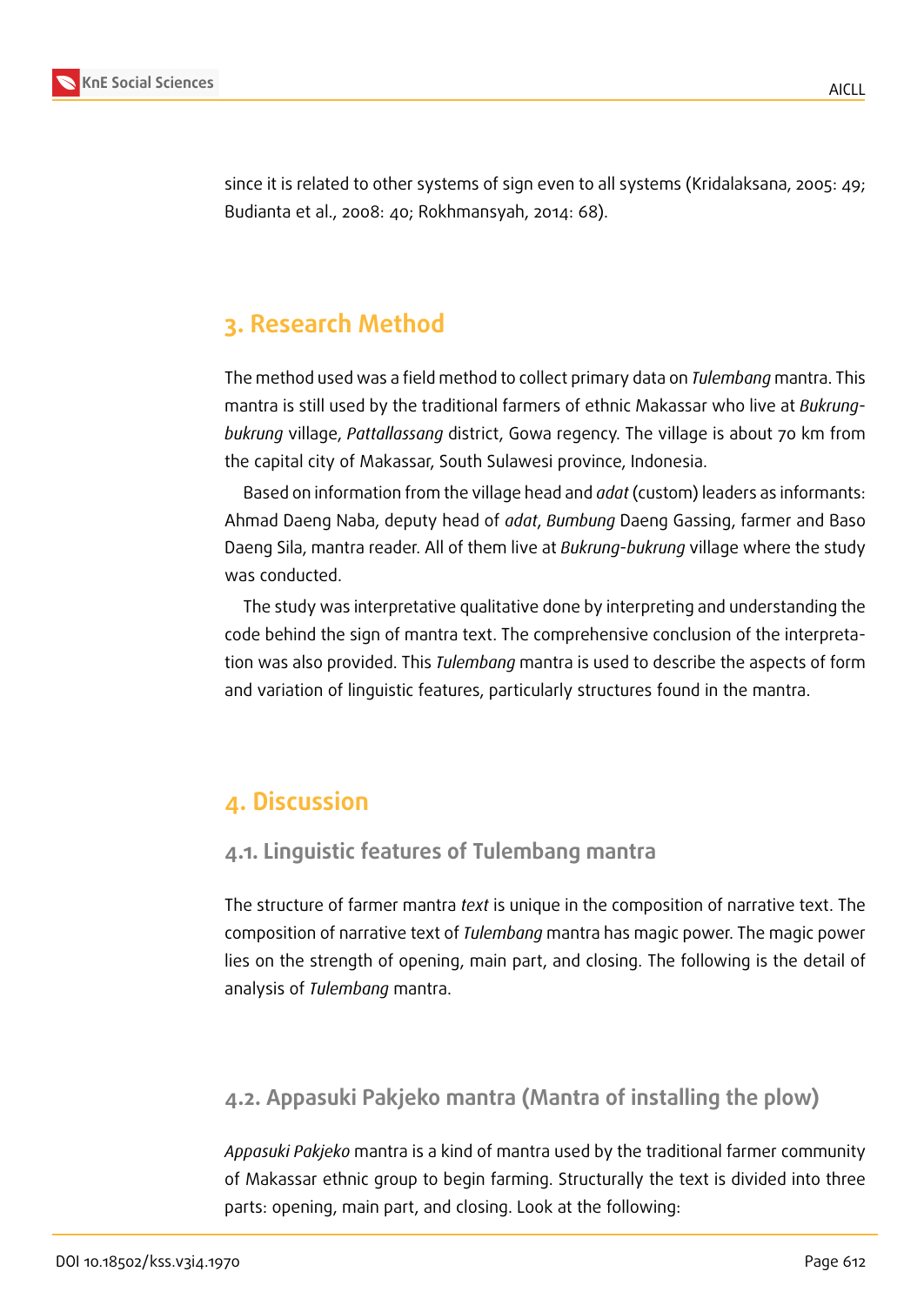

| Kau jekne Nabbi Hillere Nabbinnu                                                | O Prophet Khaidir,               |
|---------------------------------------------------------------------------------|----------------------------------|
| Tulungngak nanung ngammaseang                                                   | please give mercy of love,       |
| Na nupappalak doangngangak ri Allah                                             | so that Allah blessed my prayers |
| Taalah (1)                                                                      |                                  |
| Pasibuntullangak dallekku                                                       | Give me sustenance               |
| Sarea buku magassing                                                            | and good health,                 |
| Amboyai dallek hallalakku                                                       | lawful luck                      |
| Ritompokna linoa(2)                                                             | in this world                    |
| Barakka LailahaIllalah subhanawataala"<br>Barakka Anna Muhammadarrasulullah (3) | May all be the blessing of Allah |

### **4.3. The lyrics above are the opening in Appasuki Pakjeko mantra**

The opening consists of three lyrics contain request or ask for permission. The first lyric consists of four words, the second three words, and the third four words. The three lyrics become the opening since it is a set between lyrics. Based on the structure of text, the sentences are the opening as stated by Hartarta (2009), because the text contains greeting as a kind of acknowledgement to be under the protection of Allah.

The component of the first line begins with *Kau jekne Nabbi Hillere Nabbimu* "Water, Prophet Khaidir is your Prophet". This lyric contains suggestion showing that that Prophet Khaidir guards the water. The mantra continues with *Tulungngak nanunngammaseang* "Help me to have pity from you" stating the purpose that is request to Prophet Khaidir to pray to Allah to make the wish fulfilled. The third sentence put emphasis on the opening that is Nanuppappalak *doangngangak ri Allah Taalah* "In order you pray for me to Allah".

From the language point of view, it is a greeting. The opening mantra contains purpose, intention and target using repetition of words. The repetition of the word *Nabbi* "Prophet" forms a rhyme indicating occult power. The opening mantra is ended by using the word *ri Allah Taalah* or "Allah". This indicates that the reader of the mantra believes that the request is fulfilled due to the role of Allah.

Structurally, the opening is a suggestion to ask for the help of Allah to make the request fulfilled through selected people (Prophet Khaidir) assumed to be the guard of nature. Linguistically, the opening uses the repetition of words to give power to the mantra. The opening also uses metaphor which can give strength and occult condition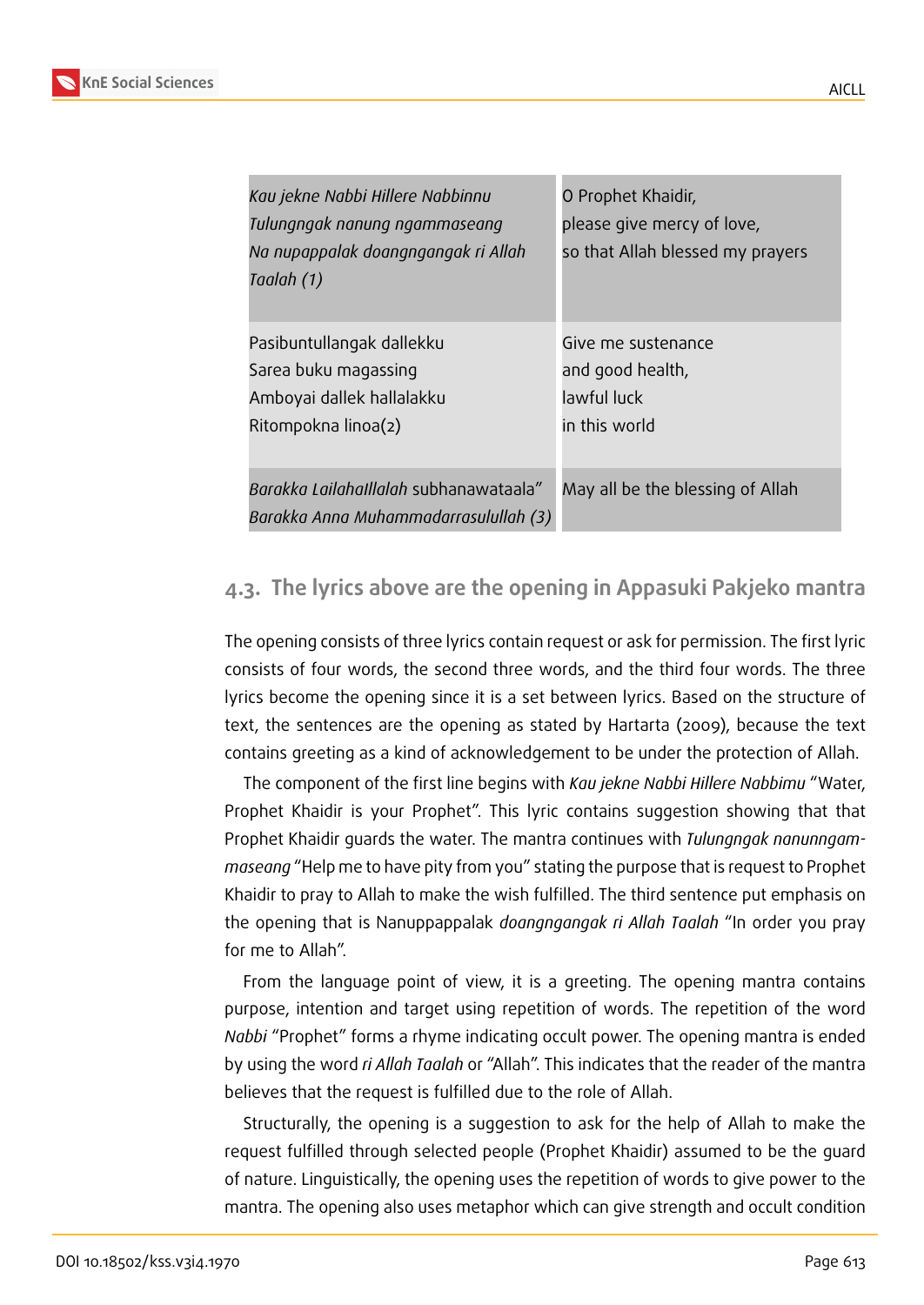such as the use of special name, Prophet Khaidir. The prophet name can give magical effect. The use of the prophet name also means that the person is believed to be able to help the reader of the mantra.

| Pasibuntullangak dallekku | "Direct me to my sustenance  |
|---------------------------|------------------------------|
| Sarea buku magassing      | Give me good health          |
| Amboyai dallek hallalakku | In looking for my sustenance |
| Ritompokna linoa (2)      | On the earth"                |
|                           |                              |

The main part of the mantra entitled Appasuki *Pakjeko* (Installing the Plow") consists of four lyrics with the structure "1,2;1,2,3;1,2,3;1,2." The first and second lyrics consist of two and three words respectively and the third and fourth lyrics consist of three and two words respectively. From the point of view of text structure, the first and second lyrics indicate imperative sentence. This is seen from the use of enclitic *ku* "my". The syllable *"ku"* is attached to the word *dallekku* "my fortune" and *dallek hallalakku* "my legal fortune" as the first person possessive. This is used to emphasize command which is repeated in the third sentence to add the magical element of the mantra. The third lyric indicates the aim of the reader of the mantra.

Besides the aim, the main part of the mantra contains hope: Prophet Khaidir is hoped to pray for him to be blessed and protected by Allah and provided him prosperity. Elements of mythology are also found in each mantra [2]. This is shown from the use of words such as *Pasibuntullangak dallekku* "Give me sustenance" and *Sarea buku magassing* " Give me good health".

#### *Barakka LailahaIllallah*

#### *Barakka Anna Muhammadarrasulullah (3)*

The closing in *Appasuki Pakjeko* mantra "Installing the plow" only consists of two lyrics: closing of prayer. The mantra was adopted from Muslims' prayer because it is written in Arabic language and not in Makassarese language. The two lyrics still use repetition of words *Barakk*a "blessing" to add the magic power of the mantra. This indicates that all efforts done by the reader of the mantra is fully entrusted to the power of Allah. The words *LailahaIllallah* means "There is no God but Allah" and the word *Muhammadarrasulullah* means Prophet Muhammad is the messenger of God.

Farmer is the main figure in *Appasuki Pakjeko* asked Prophet Khaidir to pray for him. Prophet Khaidir as a fictive figure asked Allah to ease his necessities. Prophet Khaidir also prayed for him good health in doing his activities in the rice field.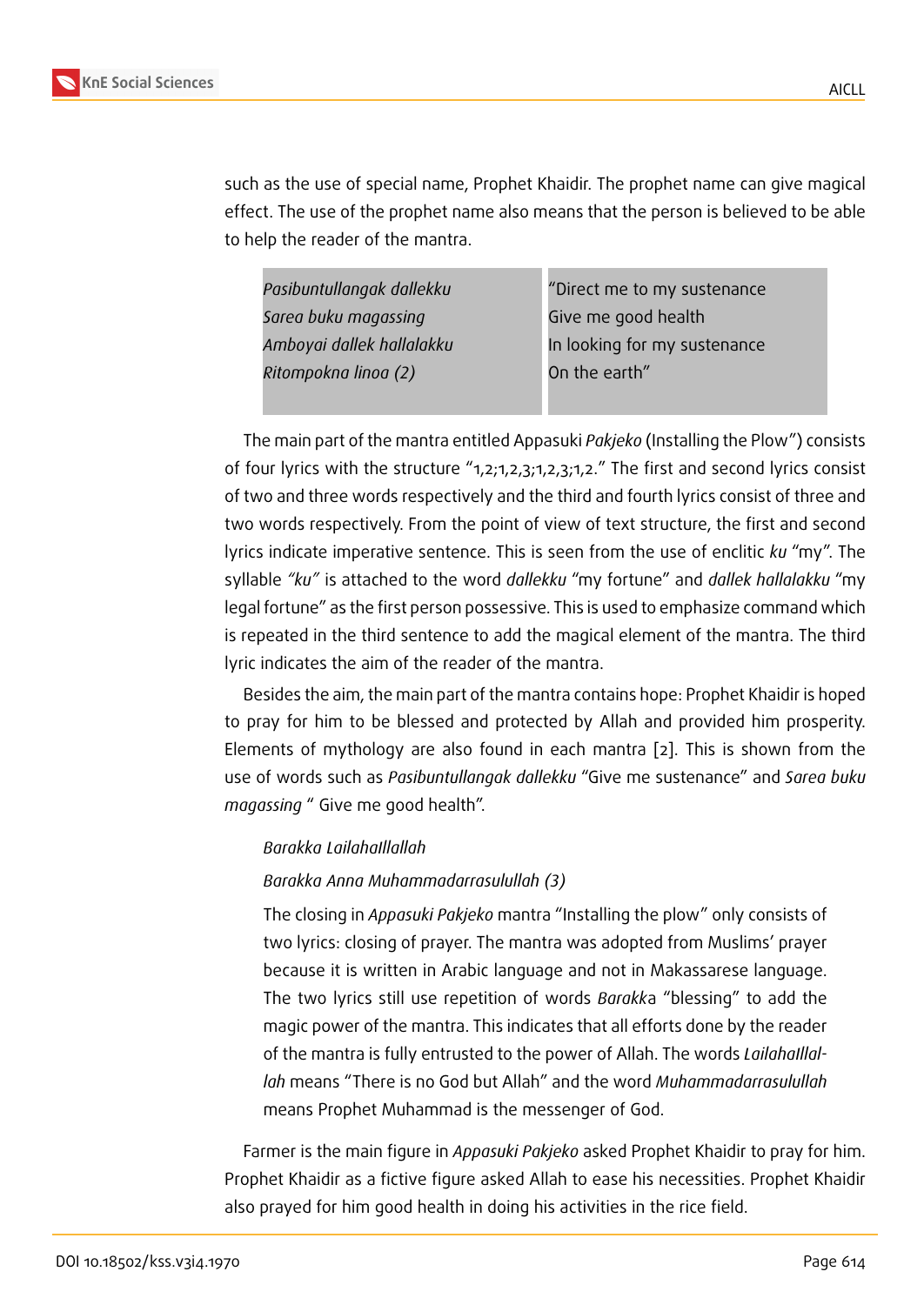## **4.4. Aklesero Ase mantra (Mantra of descending seeds)**

This mantra is read by the traditional farmer of ethnic Makassar in cultivating the rice field. The text of the mantra is as follows:

*Oh yaccing Napanaungko Nabbi Napatimboko malaekak Malaekak patanna pakrasangang Awali patannabuluk Naalleko Nabbi Natambaiko malaekak Barakka LailahaIllallah Barakka Anna Muhammadarrasulullah*

My paddy was descended by prophets and grown by angels. The angel has the village. The guardian has the mountain. My paddy was blessed by the prophet and grown by the angel. May Allah bless it. The farmer prays for the paddy hoping that by the help of prophet, angel, and guardian will fertilize and accelerate the seed growth.

| Oh yaccing               | "O paddy                 |
|--------------------------|--------------------------|
| Napanaungko malaekak     | Descended by the prophet |
| Napatimboko malaekak (1) | Grown by the angel"      |

Structurally, the mantra text above consists of three lyrics and two words. The opening mantra begins with greeting: *Oh yaccing. Yaccing* in Makassarese means paddy. The word paddy is used as a sign to begin the cultivation. The opening also uses the exclamation mark "Oh". Lexically, it has no meaning but in this mantra there is hope in the form of greeting. Like the previous mantra, the opening mantra of Akselero *Ase* uses names to create magic situation. There are names yaccing "paddy", *Nabbi* "prophet", and *malaekak* "angel". Linguistically, this mantra also uses enclitic *"ko"* attached to the words *napanaungko* and *napatimboko* as a second person means you.

The main part in the mantra *Aklesero Ase* consists of four lyrics as can be seen below: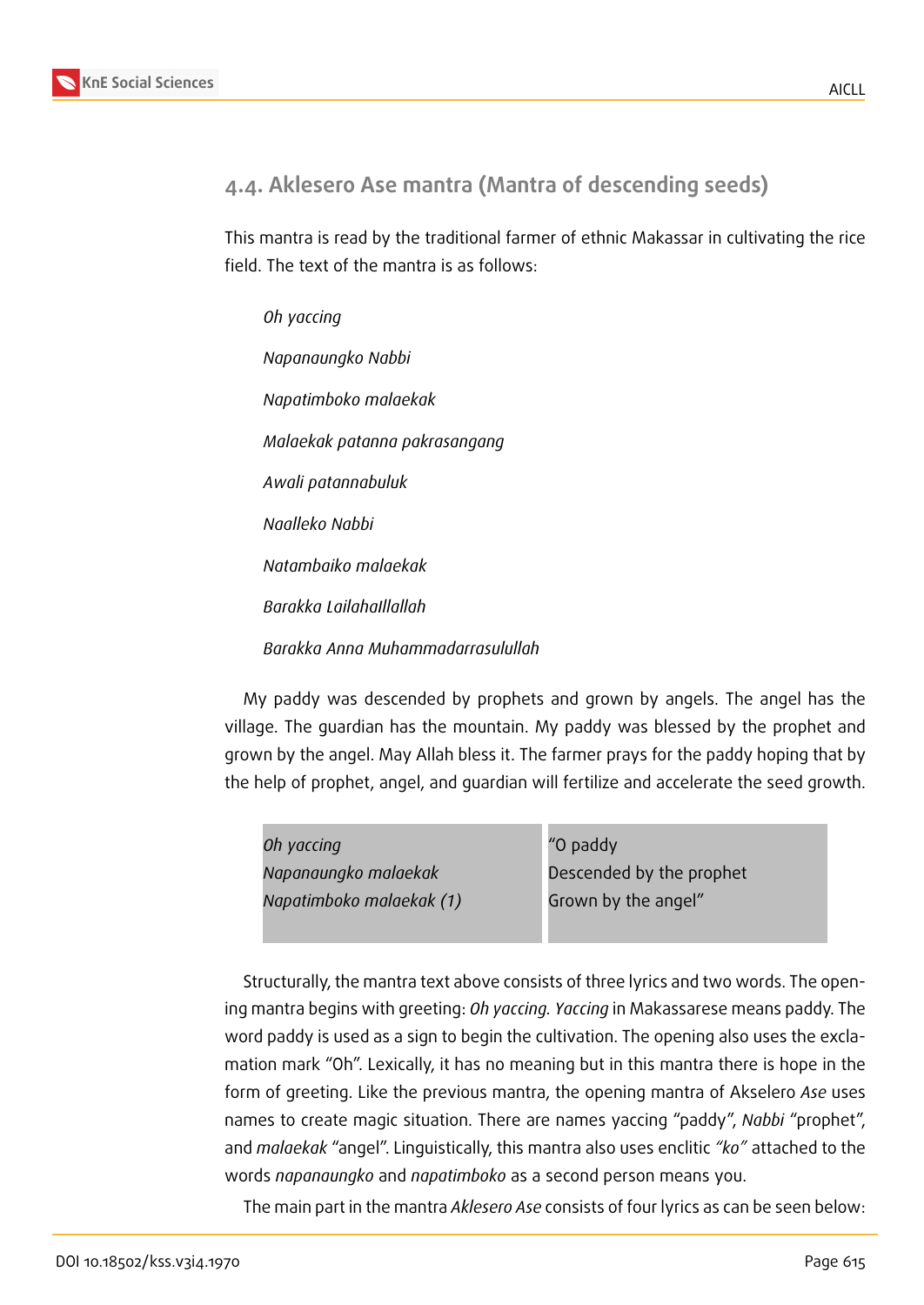*Malaekak patanna pakrasangang Awali patannabuluk Naalleko Nabi Natambaiko malaekak (2)*

"The angel has the village The guardian has the mountain The prophet takes you The angel increases the amount"

The main part of the mantra has a number of different words: three words for the first and second lyrics and two words for the third and fourth lyrics. The number of words is dominated by the repetition of the words *Nabb*i 'prophet" and *malaekak* "angel". The repetition of words is meant to create magic situation of the mantra. This is common in oral literature to put emphasis on the sounds. The more the repetition, the stronger the magic situation. If it is related to the connection between sentences, the main part of the mantra is the expression of thought of the mantra reader. The connection of the opening lyric and the main part is cause and effect. The opening is the origin and the main part is the explanation so that the lyric of the main part is a kind of statement.

In additions, the main part of the mantra contains the elements of suggestion, nick name, visualization and symbol. The language style of the mantra is parallelism, the lyric which has a series of similar purpose from the beginning until the end.

The closing of the mantra *Akselero Ase* is similar to the closing of *Appasuki Pakjeko* mantra which consists of two lyrics expressing the prayer. The mantra uses Arabic language. These lyrics are used to strengthen the magic power of the mantra "*Barakka LailahaIllallah*

*Barakka Anna Muhammadarrasullah"*

## **4.5. Akbine Mantra (Mantra of Selecting Seeds)**

This mantra is the third used by traditional farmers of ethnic Makassar. This mantra is used when planting rice. The aim is to ask blessing and safety in cultivation. This mantra consists of fourteen lyrics divided into three parts: opening, main part, and closing.

This mantra begins with the lyric *Bismillahirrahmanirrahim* "In the name of Allah the most gracious, the most merciful". This means that whatever is going to be done must be surrendered to God Almighty. The lyric mentions the name of Allah, the creator. This word is absorbed by the traditional farmer of ethnic Makassar as a request or hope. The main part of the mantra *Akbine* is as follows: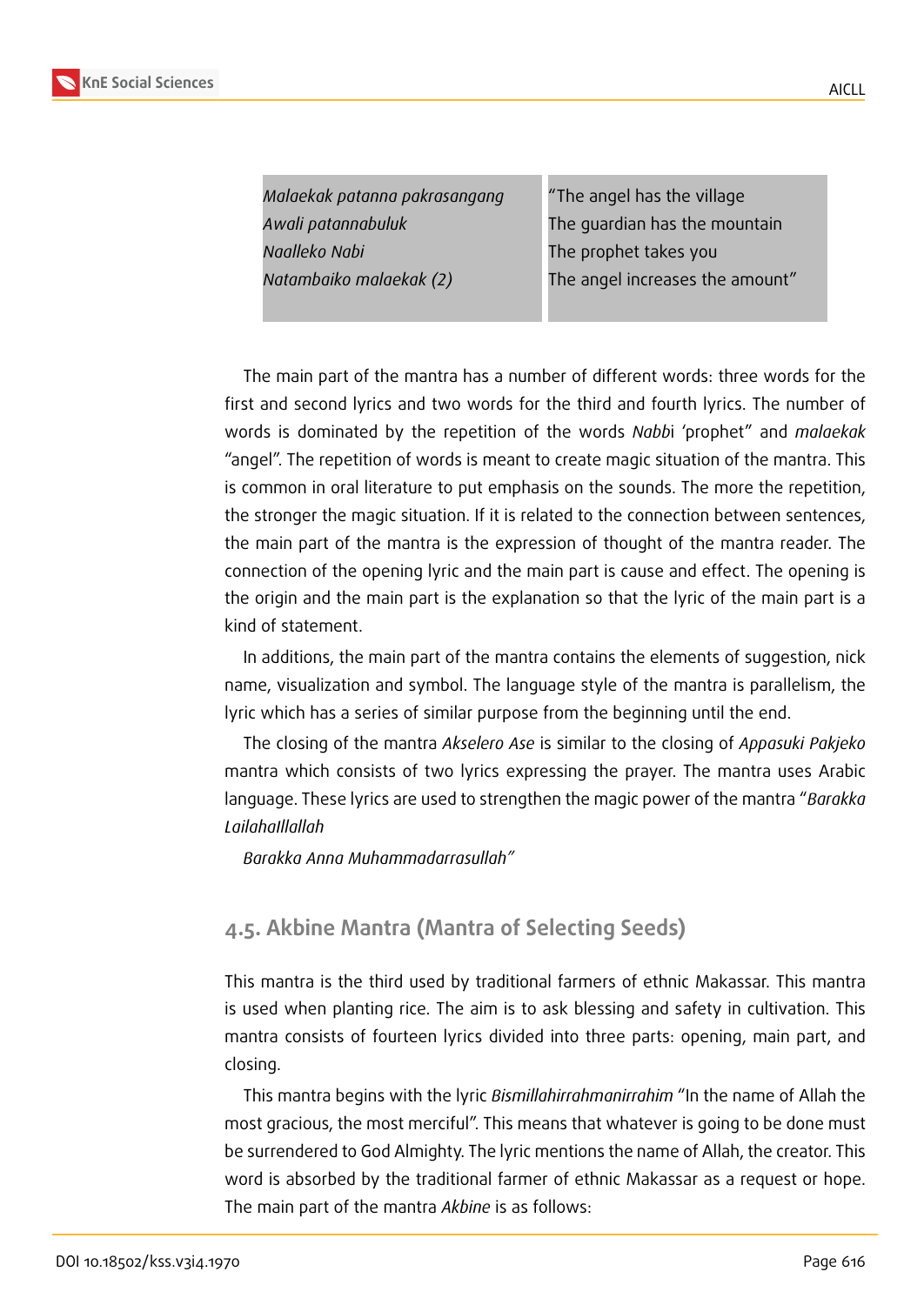*Tallasak kulamung Tallasak kulamungang Tallasak nilamungi Sikontu ummakna nabbita Anak cucunna Adam I raya- I lau I timboro- I wara Battu ngasengmako mae Angkatekneangi Angkarannuangi Sabak Allah Taalah siagang nabbi Muhammad (2)*

*I plant live seeds I sow live seeds I plant live seeds in the soil All prophet Muhammad people The grandsons of Prophet Adam In the South—in the North In the East—- in the West Please come to this rice field To make happy To please Because Allah with Prophet Muhammad*

The main part of the mantra *Akbine* consists of eleven lyrics. There is sound repetition in three lyrics in the text structure. The repetition of thought indicates the emphasis of aim and objective of the mantra. The repetition of thought in lyric three of the main part stresses that the first and second lyrics indicate that seeds will grow when are planting in soil.

If we look at the relation between the first lyric until the third, the forth until the eighth, it seems there is no continuity in expressing the thought. But if we look carefully between the groups of lyrics, there is a correlation of meaning. The first lyric until the third one of the main part is a core statement and the forth lyric until the eighth is an explanation. The lyrics express a wish or hope. This is indicated by mentioning names such as Prophet Muhammad, Prophet Adam, East, West, South, North, and Allah. The mentioning of names are hoped to bring safety and blessed for the plant grown.

From the language style, this mantra is symphocope. According to Nurhayati (2013) it is a kind of repetition which combines anaphora and epistophora such as *Tallasak kulamung* "I plant live seeds", *Tallasak kulamungang* "I sow live seeds"*, Tallasak nilamungi* "I plant live seeds in the soil".

The closing in this mantra is similar to the first and second mantras consisting of two lyrics only which express prayer using Arabic language. These lyrics are used to increase the magic power of the mantra. This can be seen in the following texts:

*Barakka LailahaIllallah Barakka Anna Muhammadarrasulullah (3)*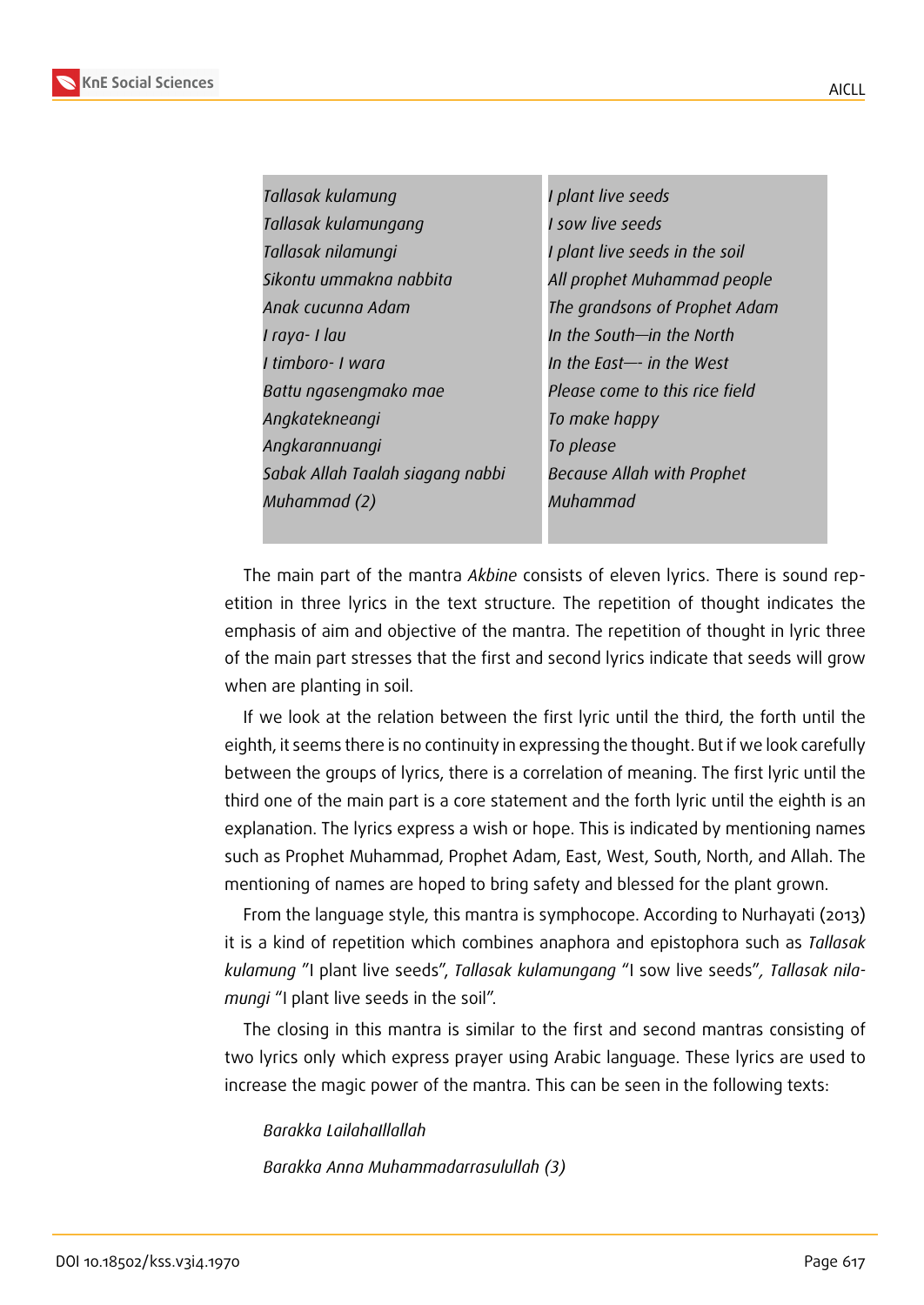## **4.6. Annanang Ase mantra (Mantra of planting rice)**

This mantra is performed at the process of planting rice. It consists of eleven lyrics and also consists of the opening, main part, and closing. This is shown in the following text:

*Oh yaccing kutanangko rijekne Kupatimboko ributta (1)* "I plant my rice in water and grow in soil" *Bintoeng palliserannu Bulang papa kaciknongangnu Nairik-irikko anging Anging battu riMakka Nakarenai anging battu riMadina Ritallung bulanga kisicinik (3)*

My ears of rice are like stars in the sky, clear as full moon, and shine like the sun. The wind breeze plays with you that comes from Mecca and bless from Madinah hoping that we meet in three months to come.

*Barakka Lailahaillallah Barakka Anna Muhammadarrasulullah (3)*

The opening lyric in the *Annanang Ase* mantra consists of two lines containing the words "you" and "rice". The words denote greeting and expression of thought to show the power of mantra. The lyric is metonym using figurative language of name or character of people related to it.

The main part of the mantra contains seven lyrics starting *with Bintoeng palliserannu, Bulang papa kaciknongnu, Alloa pangnyappuruknu, Nairik-irikko anging, Anging battu riMakka, Nakarenai anging battu riMadina, and Ritallung bulanga kisicinik*. The farmer at the first line hopes that the rice grains are like stars in the sky. The second line indicates the moonlight shines the rice seeds to make them clear. The third line indicates the sunshine helps dry the rice stem to make the absorption process goes well. Lines four and five indicate the wind blows from the Holy Land of Mecca and Madinah to speed up the growth of the rice seeds. Line six is continued with *Ritallang bulanga kisicinik* is a hope that the following three month the rice can be harvested. In other words, lines one to six of the main part contain suggestions. The closing of the mantra is similar to the previous *Tulembang* mantras using Arabic language containing prayers, *Barakka LailahaIllallah, Barakka Anna Muhammadarrasulullah*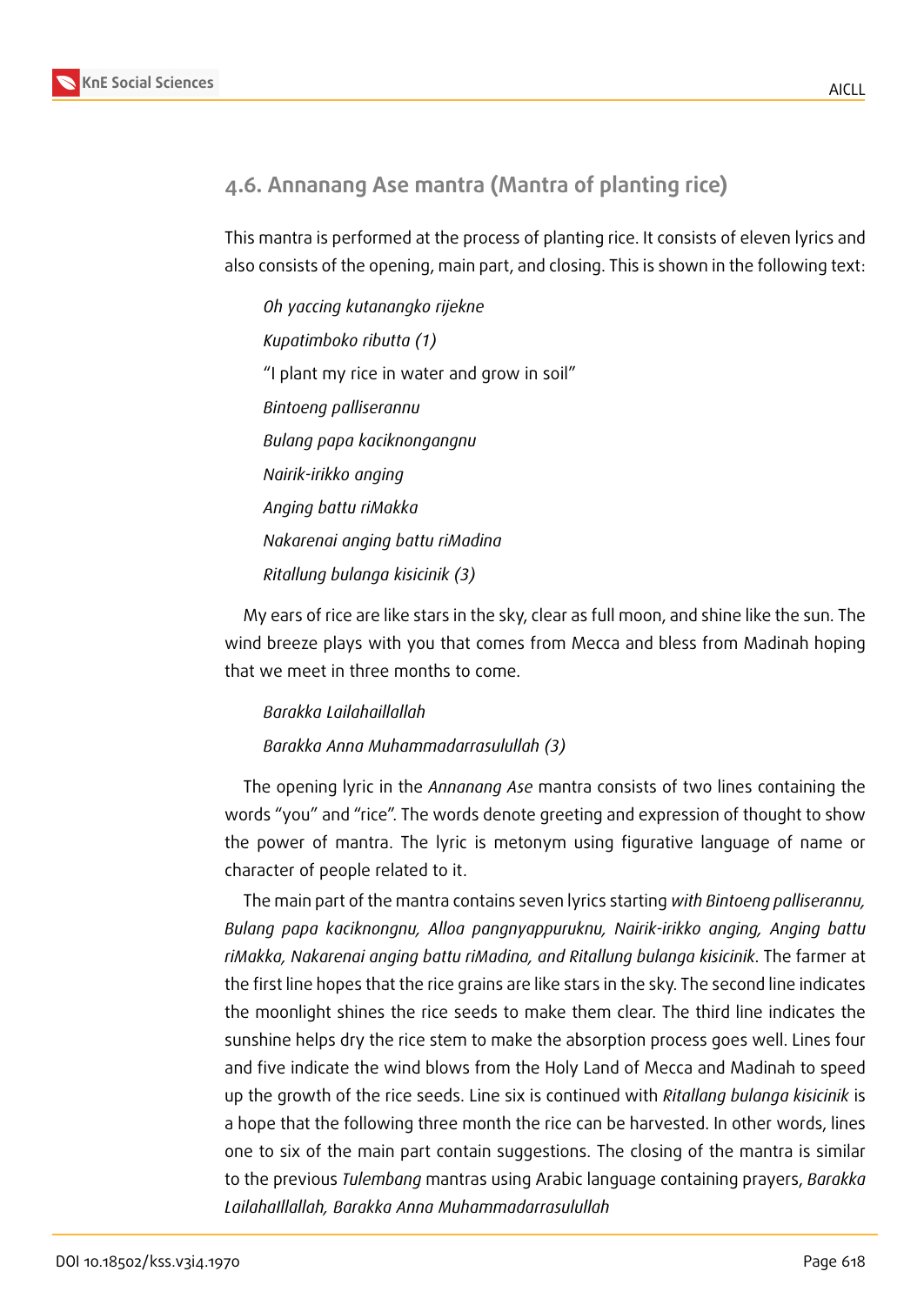## **4.7. Appa Sulapa Nikutaknang mantra (Mantra of questioning four directions)**

This is the most effective mantra performed by the mantra reader. It consists of eighteen lyrics and is the longest of all Farmer mantras or *Tulembang* mantras. The opening consists of two sentences as follows:

*Oh yaccingku niaasengjako ilalang Tenamo tumaboyannu (1)* "O my rice, are you all there inside?" "Is there anyone looking for you?"

The two sentences above is the opening since it is in question form indicating the problem to be expressed by the mantra reader. It contains hope. The repetition is meant to increase the magic element of the mantra considering that this mantra is the most effective one in cultivation. The main part of the mantra reads as follows:

| Iraya kalauko mae          | "Those in the east please come to the west  |
|----------------------------|---------------------------------------------|
| Ilauka anraikko mae        | Those in the west please come to the east   |
| Timborokka warakkomae      | Those in the south please come to the north |
| Warakkanga timborokko mae  | Those in the north please come to the south |
| Irateya naungko mae        | Those above please come down                |
| Irawaya naikko mae         | Those below please come up                  |
| Kusalayya kusabbu          | The mistakes that I don't mention           |
| Kariolomako battu          | For you come earlier                        |
| Nakupanaimako anne yaccing | I will get you down paddy                   |
| Ridulang-dulang pallunu    | On the trays where you will be cooked       |
| Ripallakka bulaengnu       | On your golden berth                        |
| Lao-lao pole               | Go and go again                             |
| Tanairikmako anging        | You are not companied by wind               |
| Tanararangko allo(2)       | You are not shined by the sun either"       |
|                            |                                             |

#### *Barakka Lailahaillallah*

*Barakka Anna Muhammadarrasulullah*

The main part of the mantra above consists of fourteen lyrics containing suggestions, hope, and wish and readiness to accept what's happening. The main part also contains sound repetitions in which the words *mae* "here" and *mako* "you" are repeated six times. This makes a rhythmic sound.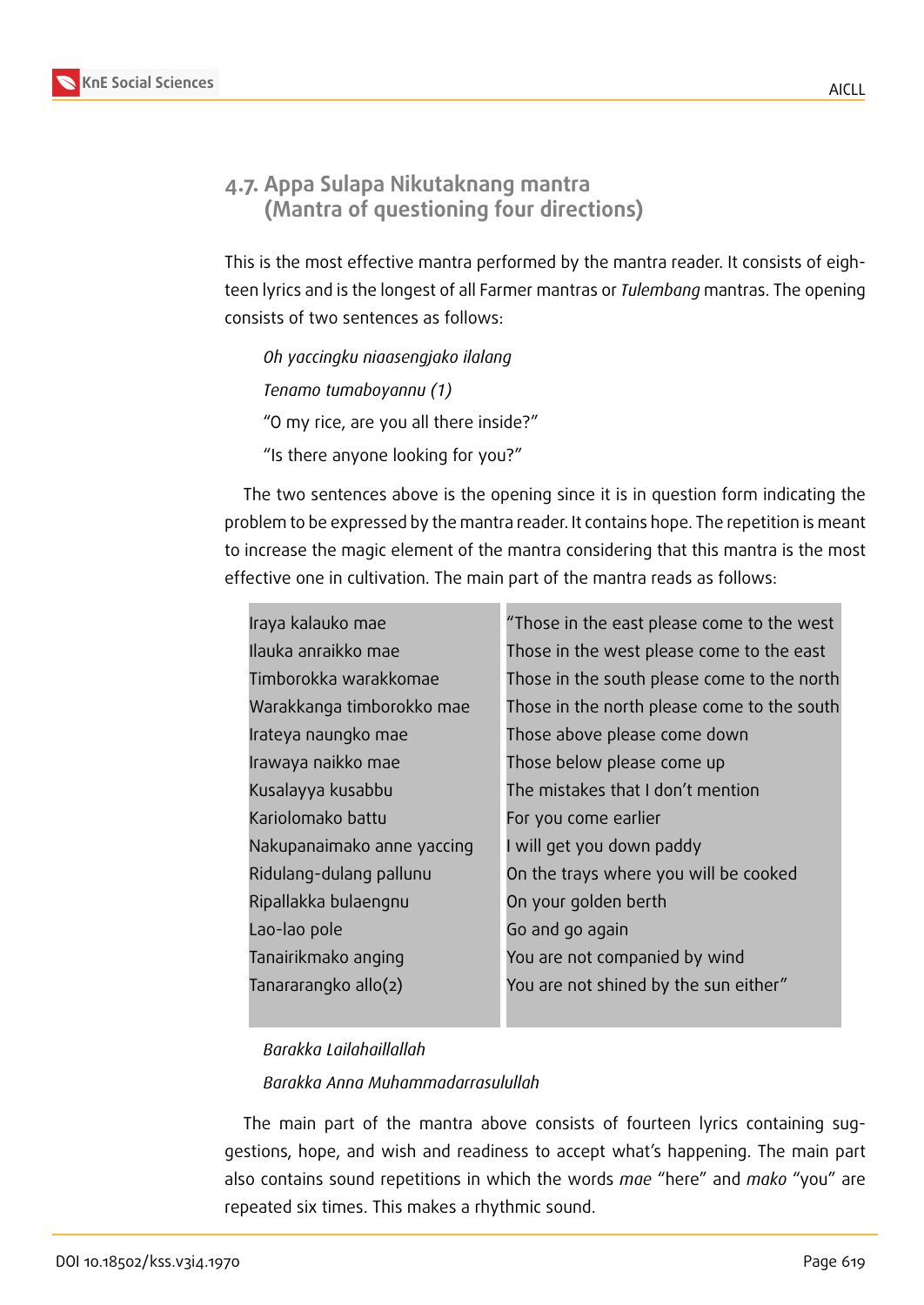

Like other *Tulembang* mantras mentioned previously*, the Appa Sulapa mantra* is closed with two sentences of the Muslim confession of faith meaning that blessing and prosperity are from Allah the Almighty. This can be read in the text below:

*Barakka LailahaIllallah*

*Barakka Anna Muhammdarrasullah (3)*

Based on the analysis of all structures in *Tulembang* mantra, it is found that the components build up the mantra are the opening containing the request for Allah protection, the creator of the universe. The mantra uses of important names such as Prophet Khaidir, Allah, Muhammad, *yaccin*g "paddy", *nabi* "prophet", *wali* "guardian", *malaikak* "angel", *arah mata angin* "compass direction", *bintang* "star", *matahari* "sun" and *bulan* "moon". The suggestion components are dominated by mythology such *as Narurungang malaikak pakdoangnganna* "prayer of angels be with you", etc. The components of visualization and symbol *Nairik-irikko anging* "the wind breeze shakes you", *Nakammiko patampulo malaekak* "you are guarded by forty angels".

## **5. Conclusions**

Based on the analysis of the text structure of this *Tulembang* mantra, it can be concluded that the narrative composition is dominated by the opening greeting, target name, suggestion, visualization and symbol. The language use is dominated by metaphor with the touch of mythology and religion. All the linguistics features have one aim as the form of request and surrender to Allah the Almighty.

The new findings in this study are: firstly, *Tulembang* mantra has its own structure. The text structures consist of the openings as greetings with lyric *basmallah* "in the name of Allah" and *assalamualaikum* "peace be with you" and the main parts are the request and talisman for driving away evil spirits. The closings use praises to Allah and Prophet Muhammad. The structures never change from one generation to another generation. Secondly, the openings of the mantra always begin with honor to Allah and respect to addressee. Besides, it is sometimes followed by an expression of being humble. This indicates that the traditional farmers of ethnic Makassar always respect solidarity. Finally, *Tulembang* mantra has a lot of sound repetitions. Almost all of mantra under analysis has the same sound repetitions. From the many formulae found, one is unique found in the sentence using shadow name of the mantra reader.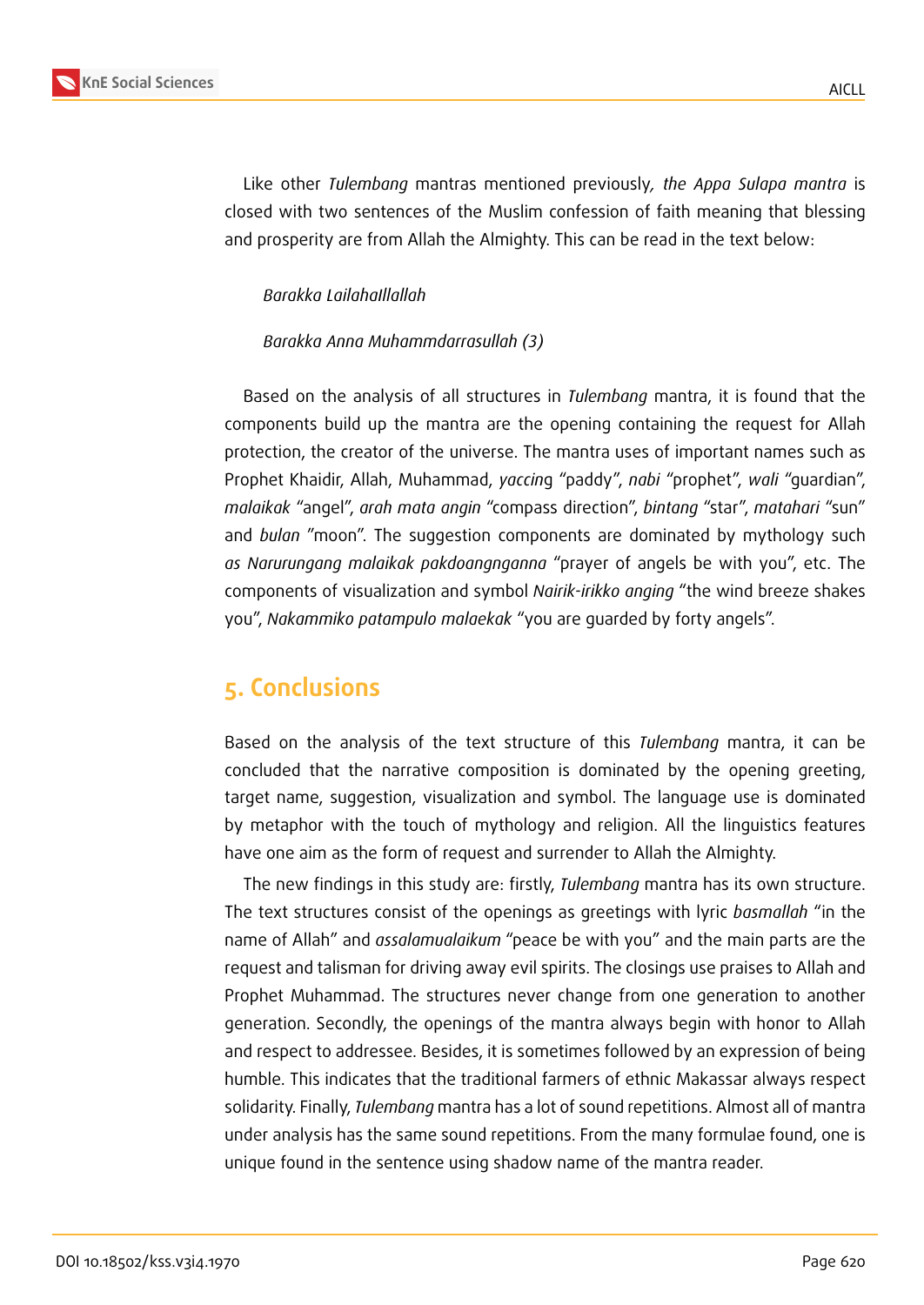

## **Acknowledgements**

I would like to extent a profound gratitude to the three informants: Ahmad Daeng Naba, Bumbung Daeng Gassing, and Baso Daeng Sila for their help in doing the field research in Pattallassang Gowa, South Sulawesi, Indonesia.

## **References**

- [1] Budianta, Melani., Husen, Ida Sundari., Budiman, Manneke., & Wahyudi, Ibnu. (2008). *Membaca Sastra Pengantar Memahami Sastra Untuk Perguruan Tinggi) 4st Ed.* [*Reading Literature*: *An Introduction to Understand Literature for Higher Education.*4th Ed.]. Jogja: Indonesia Tera.
- [2] Hartarta. (2009). *Mantra Pengasihan Jawa Dalam Kehidupan Masyarakat Jawa Modern Di Wilayah Kabupaten Klaten (Kajian Sosiologi Sastra)*. Tesis. Universitas Sebelas Maret Surakarta. [*Javanese Charm of Mercy in the Life of Modern Javanese in Klaten Regency: A Study of Sociology of Literature*. Unpublished Thesis. Sebelas Maret University Surakarta].
- <span id="page-12-0"></span>[3] Jabrohim. (2017). Teori Penelitian Sastra. [Theory of Literary Research]. Yogyakarta: Pustaka Pelajar.
- [4] Jakobson, Roman. (1971). *Word and Language*. Washington DC: Walter de Gruyter.
- [5] Kridalaksana, Harimurti. (2005). *Mongin-Ferdinand de Saussure (1857-1913): Peletak Dasar Strukturalisme dan Linguistik Modern 1st Ed.*. [Mo*ngin-Ferdinand de Saussure (1857-1913): The Founder of Basic Structuralism and Modern Linguistics.1st Ed.*]*.* Jakarta: YOI.
- [6] Maknun, Tadjuddin. (2006). *Tradisi Pengkapan Jukuk Patorani Nelayan Makassar di Galesong, Kabupaten Takalar, Sulawesi Selatan.* [Tradition for Flying Fish Catching at Galesong, Takalar Regency, South Sulawes*i*]. *Walasuji Journal of South Sulawesi, Southeast Sulawesi and West Sulawes*i.Vol. 1 No 3 September.Makassar.
- [7] Mattulada, (1997). *Sketsa Pemikiran Tentang Kebudayaan, Kemanusiaan, Dan Lingkungan Hidup*, [Thinking Outline of *Culture, Humanity, and Environment*]. Makassar: Hasanuddin University Press.
- [8] Nurhayati. (2013). *Analisis Gaya Bahasa Wacana* Di Asahi.Com. Lingua Jurnal Bahasa dan Sastra [An Analysis Discourse Style in Asahi.Com. *Lingua Journal of Language and Literature*]. Vol 9. No 2.
- [9] Riffaterre, Michael. (1978)*. Semiotic of Poetry*, Indiana: Indiana University Press